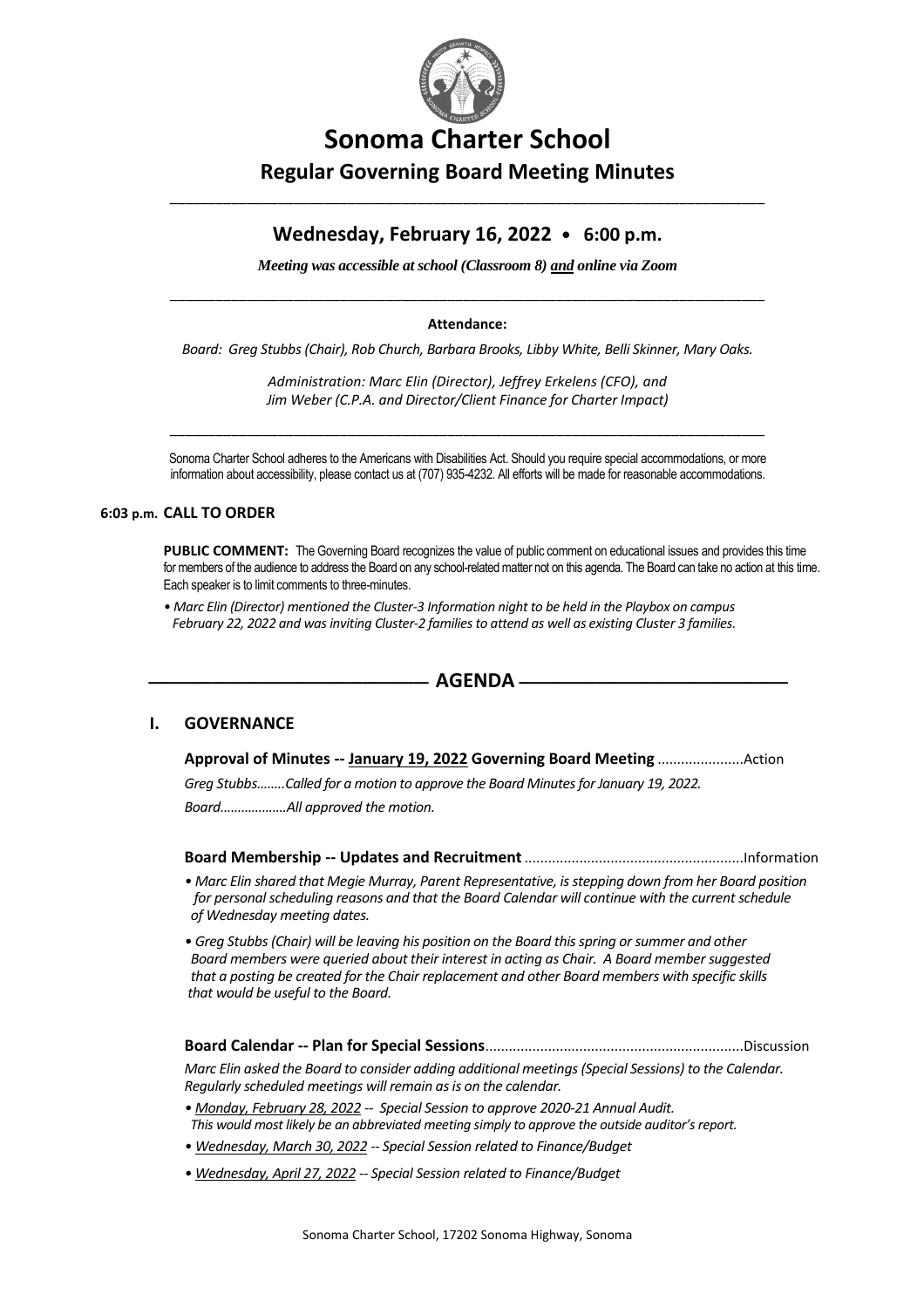#### **II. FISCAL**

| <b>Elementary and Secondary School Emergency Relief (ESSER)</b> |  |
|-----------------------------------------------------------------|--|
|                                                                 |  |

*• Jeffrey Erkelens(CFO) reviewed the report (see attached) and explained that the ESSER plan the Board had approved had been changed as a result of the Department of Education revising their initial requirements for expenditures. The changes indicated that teacher salaries are now considered a legitimate use of funds. Jeffrey recommended drawing down all the funds this year.*

**Board Financial Report for January 2022 and Year-End Projections** .......................Discussion *Report will be presented by Jim Weber, C.P.A. and Director of Client Finance for Charter Impact. Charter Impact is the contracted provider of accounting/payroll services for SCS.*

- *The monthly Finance Presentation was explained for January 2022. Jim Weber said that SCS continues to work with a deficit of \$210,000 but explained that there is a better funding balance this year than the original budget.*
- *A board member asked if Charter schools were subject to the same considerations as public schools regarding student absenteeism as a result of COVID and the direct impact on school funding. Jeffrey responded that "no" Charter schools were not under the same "umbrella" as public schools although there has been an ongoing request by Charter schools for consideration to be included in the policy.*
- *Jeffrey Erkelens (CFO). Explained the Multi-Year Projection Assumptions and the Special Education Department Financial Update.*

### **Supplement to the Annual Update to the 2021–22 Local Control and Accountability Plan (LCAP)**..............................................................Action

- *Marc Elin said this is considered a supplement to the Annual Update and mid-year review for the LCAP report. It is a narrative report added to the original document but does not include anything new.*
- *Greg Stubbs (Chair) asked for approval by the Board and the Board unanimously approved the Supplemental Report.*

## **III. GOVERNING BOARD COMMITTEE REPORTS** ........................................................Discussion

#### **Enrollment Committee Report (presented by Libby White)**

- *Libby White shared concerns that not enough information had been released about the Feb. 22, 2022 Cluster-3 Information Meeting and that consideration should be made to move the date until more information is sent to interested families.*
- *It was suggested that the Feb. 22 Cluster-3 meeting be changed to March 1 in order to increase dissemination of the meeting information to a broader audience.*
- *Libby said as a room parent in Cluster-3 that she would send out as mass email to all Cluster-3 families about her family's ongoing commitment to having her children continue at SCS.*
- *There is interest in holding a 5th grade graduation to encourage students to continue at SCS.*
- *Jeffrey updated the applicant information and said there are currently 40 applications and that the school needs to work hard to increase and retain enrollment in Cluster-3 as well as encourage enrollment in the TK program in order to receive funding to support the TK program.*
- *Barbara Brooks said that flyers and cards have been distributed to several pre-schools in Sonoma to be available for families to encourage enrollment in the SCS TK program.*